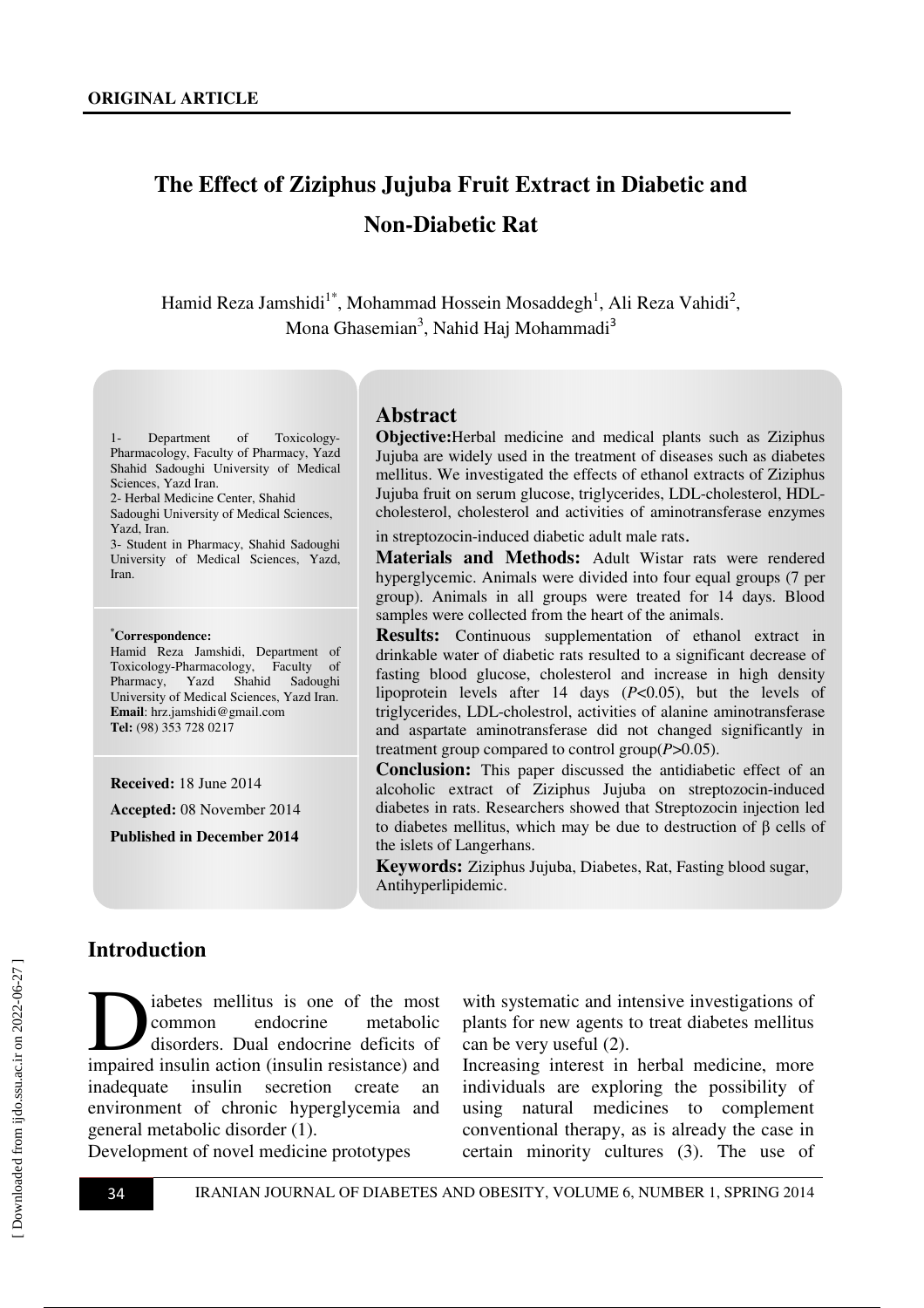medicinal plants is increasing because of their curative effects on various diseases.

Recent studies have indicated that some herbal extracts have anti-diabetic effects and can be prescribed in diabetic patients in order to reduce blood glucose; for example, a hypoglycemic effect of alcoholic extract of Dandelion has been recorded by some researchers (4,5).

The Ziziphus (Rhamnaceae) species used in folk medicine for treatment of some diseases such as digestive disorders, weakness, liver complaints, obesity, urinary disorders, diabetes, skin infections, fever, diarrhea and insomnia (6-8).

Ziziphus vulgaris Mill Rhamnaceae, a deciduous tree up to 12 m in height, is indigenous throughout Iran. Ziziphi spinosi semen, the seeds of Ziziphus Jujubaamark var. spinosus Bunge (Rhamnaceae, 'Sanjom' in Korean), is known as the most important herbal medicine for the treatment of insomnia and as a sedative in Chinese medicine. Also it used to treat diabetes in Iranian traditional medicine (9,10).

A survey of the literature revealed that a number of cyclopeptide and isoquinoline alkaloids flavonoids, terpenoids and their glycosides have been found to occur in various amounts in most Ziziphus species.

A survey of the literature revealed that various amounts of cyclopeptide and isoquinoline alkaloids flavonoids, terpenoids and their glycosides have been found in most Ziziphus species.

The leaves of these plants contain betulic and ceanothic acids, various flavonoids, saponins,erols, and triterpenes (11,12).

Furthermore, the butanol extract of Ziziphus spinachristi fruit or its main saponin glycoside, christinin-A, improved glucose utilization in diabetic rats but had no effect on normal rats after 1 and 4 weeks of treatment.

A significant increase in Serum insulin level of diabetic rats was observed after treatment with butanol extract in 4 weeks period. The antidiabetic effect of butanol extract was more pronounced than christinin-A (12, 13).

Also, other reports showed the benefit of using fruit extracts infusion or other parts of the plants to treat patients (13).

Since Ziziphus vulgaris is a wild tree found in Iran and its fruit used to treat of diabetes mellitus, therefore, the aim of this study is to evaluate the anti-diabetic effect of Ziziphus species, Jujuba species on diabetic rats.

# **Materials and methods**

### *Plant material*

Ziziphus Jujuba fruit was prepared in Yazd, Iran. Then this fruit was authenticated by the faculty of Biology, herbarium of Tehran University. The fruits were separated and dried at room temperature. Separated fruits were grinded and then changed to powder.

### *Extraction of plant material*

Powdered plant material was extracted with 70% ethanol (20g +100 ml 70% ethanol). After 3 days, the macerate was filtered and ethanol-water was evaporated on a rotator evaporator at a temperature of 50°C.

#### *Animals*

Male adult Albino rats (Wistarrain) with weight of 250-300 g were fed on a pellet diet and tap water for full acclimatization. The animals were kept in an air-conditioned animal room  $(22 \pm 2^{\circ}C)$  under a 12-h light/dark cycle.

# *Study design*

Adult Wistar rats were rendered hyperglycemic by a single I.P. injection of streptozocin (65 mg/kg BW) using 1 ml solution in 0.1 M citrate buffer, pH 4.5. Diabetes was identified by polydipsia, polyuria and measuring the non-fasting serum glucose concentration. Three days after injection of streptozotocin (STZ/Zanosar), rats with a blood glucose level over 250 mg/dl were considered as diabetic rats and were used in the experiment. Animals were divided into four equal groups (7 per group) as follows:

(1) Non-Diabetic rats treated with distilled water (controls)

(2) Diabetic rats receiving distilled water.

(3) Non-Diabetic rats receiving the ethanolic extract.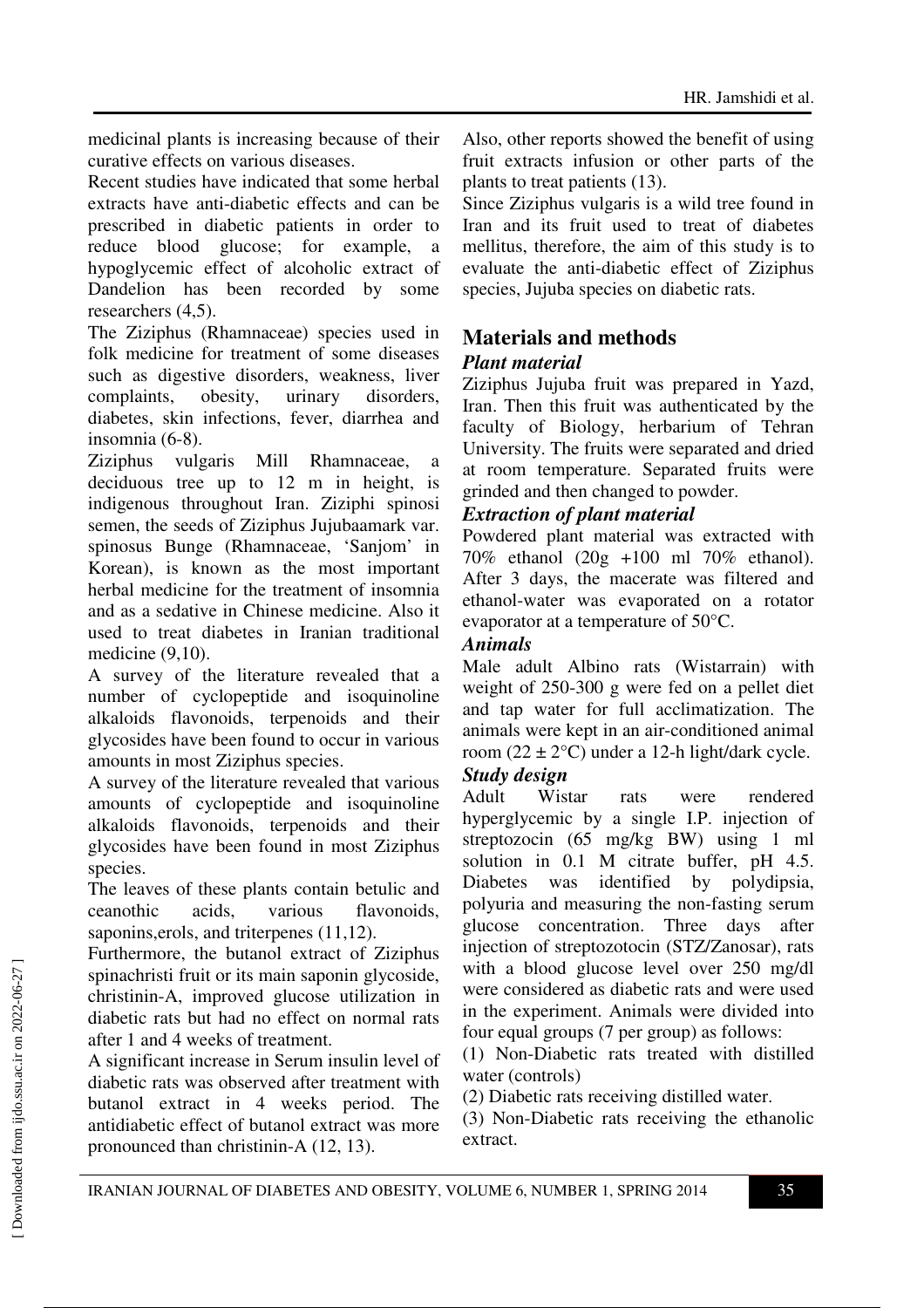(4) Diabetic rats receiving the ethanolic extract.

Animals in all groups were treated for 14 days. On the 15th day of the experiment, the animals were killed under light ether anesthesia. Blood samples were collected from the heart of the animals. Blood glucose, triglycerides, HDLcholesterol, LDL-cholesterol, VLDL, cholesterol and activity of AST and ALT were measured by an enzymatic kit.

#### *Statistical analysis*

Because of normality of distribution and homogeneity of variance, ANOVA with Dunnett post hoc tests were performed to comparison between variables. SPSS software was performed for analyzing and drawing graphs.

# **Results**

The mean blood glucose levels of control and diabetic rats after oral administration of Ziziphus Jujuba extract are shown in Fig.1**,** which induces a significant reduction in serum glucose level in Ziziphus and Ziziphus+Diabetic treatments animals (*P*<0.05).

The mean blood cholesterol levels of control and diabetic rats after oral administration of Ziziphus Jujuba extract are shown in Fig.2, which induces a significant reduction in serum cholesterol level (*P*<0.05).

The mean blood HDL levels of control and diabetic rats after oral administration of of Ziziphus Jujuba extract are shown in Fig.3**.** Treatment with extract has significant effect in high density lipoprotein (HDL) level in intact and diabetic animals (*P*<0.05).

# **Discussion**

This paper discussed the anti-diabetic effect of an alcoholic extract of Ziziphus Jujuba on streptozocin-induced diabetes in rats. Researchers showed that Streptozocin injection led to diabetes mellitus, which may be due to destruction of  $\beta$  cells of the islets of Langerhans (14).

Blood glucose level in rats indicated that an alcoholic extract of Ziziphus fruit caused significant hypoglycemic in diabetic rats. The continuous treatment with Ziziphus Jujuba fruit extract  $(4\%)$  for a period of 14 days produced a significant decrease in the blood glucose. The hypoglycemic effect of Ziziphus Jujuba alcoholic extract on streptozocininduced diabetic rats with destruction of the β cells of the islets of Langerhans demonstrated, this extract may act on glucose homeostasis in an extra-pancreatic way. Previous studies have shown that some medical plants such as Fenugreek inhibit glucose absorption in small intestine of rats. This can be considered as one of the mechanisms by which this extract can regulate glucose homeostasis (15,16). Improvement of liver function, subsequent increases the uptake of blood glucose and its utilization might be other mechanisms of action of Ziziphus vulgaris (15,17).

Another possible interpretation depends on the glucagon-lowering effect of saponin glycoside. Steroid saponin glycosides extracted from Fenugreek seeds have been reported to significantly decrease the level of plasma glucose, glucagon and cholesterol in diabetic dogs (18-19). This glucagon-lowering effect may enhance glucose utilization as indicated by the increased hepatic glycogen, increased plasma pyruvate and decreased plasma glucose, hepatic phosphorylase, and G-6 phosphatase activities.

Glycogen degradation can be rapidly stimulated by the direct hepatic action of different hormones (12).

Our data showed continuous treatment with Ziziphus Jujuba fruit in diabetic rats produced a significant decrease in the blood glucose, cholesterol and increase in HDL-cholesterol level.

Hyperlipidemia and abnormalities in lipid metabolism lead to progression of atherosclerotic disease in the patients. In addition use of medicinal plants as a pharmacologic modality in preventing alteration in lipid metabolism has received wide attention by several studies (20). Insulin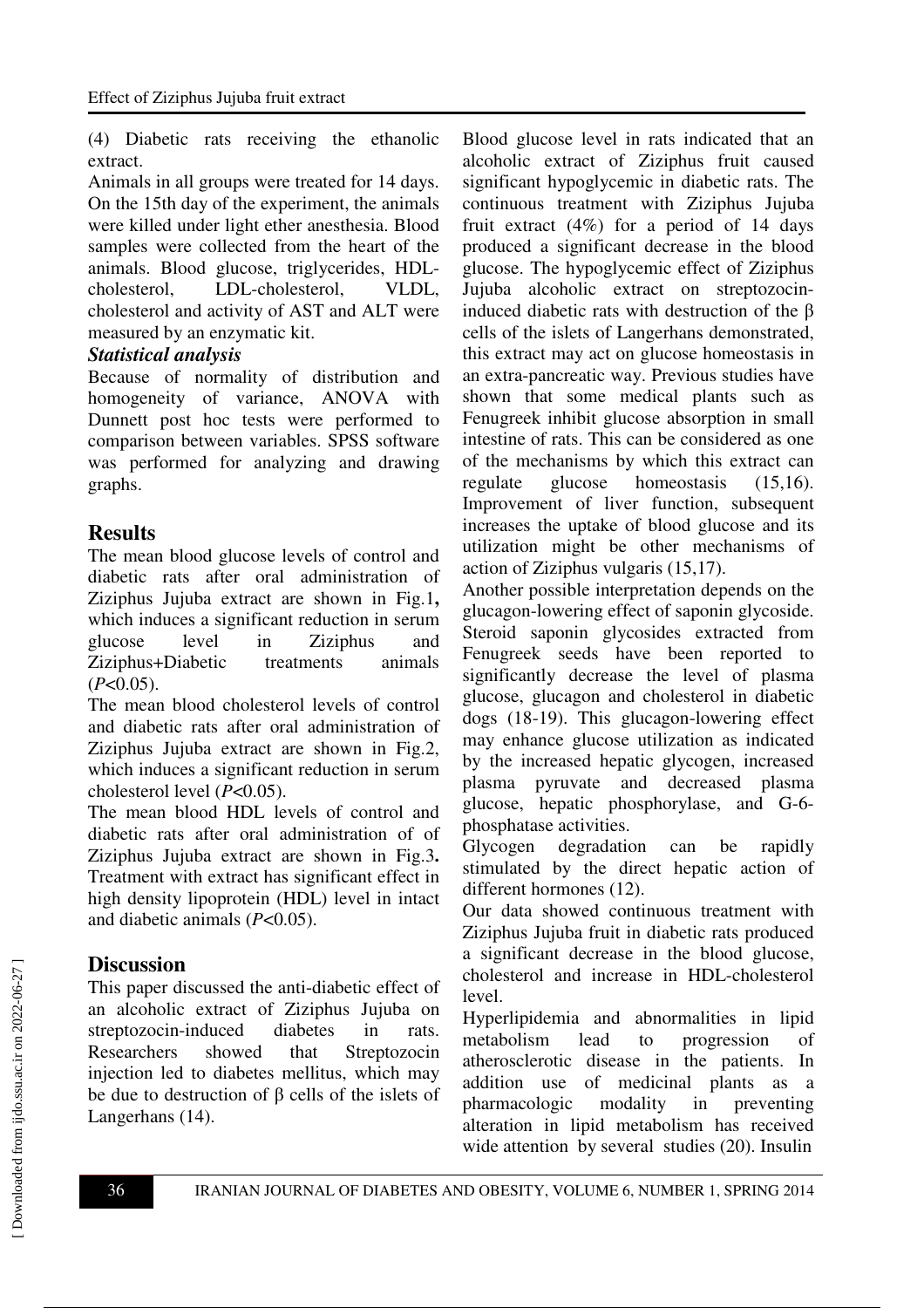

**Figure 1. The mean blood glucose levels of four study groups**



**Figure2. The mean blood cholesterol levels of four study groups**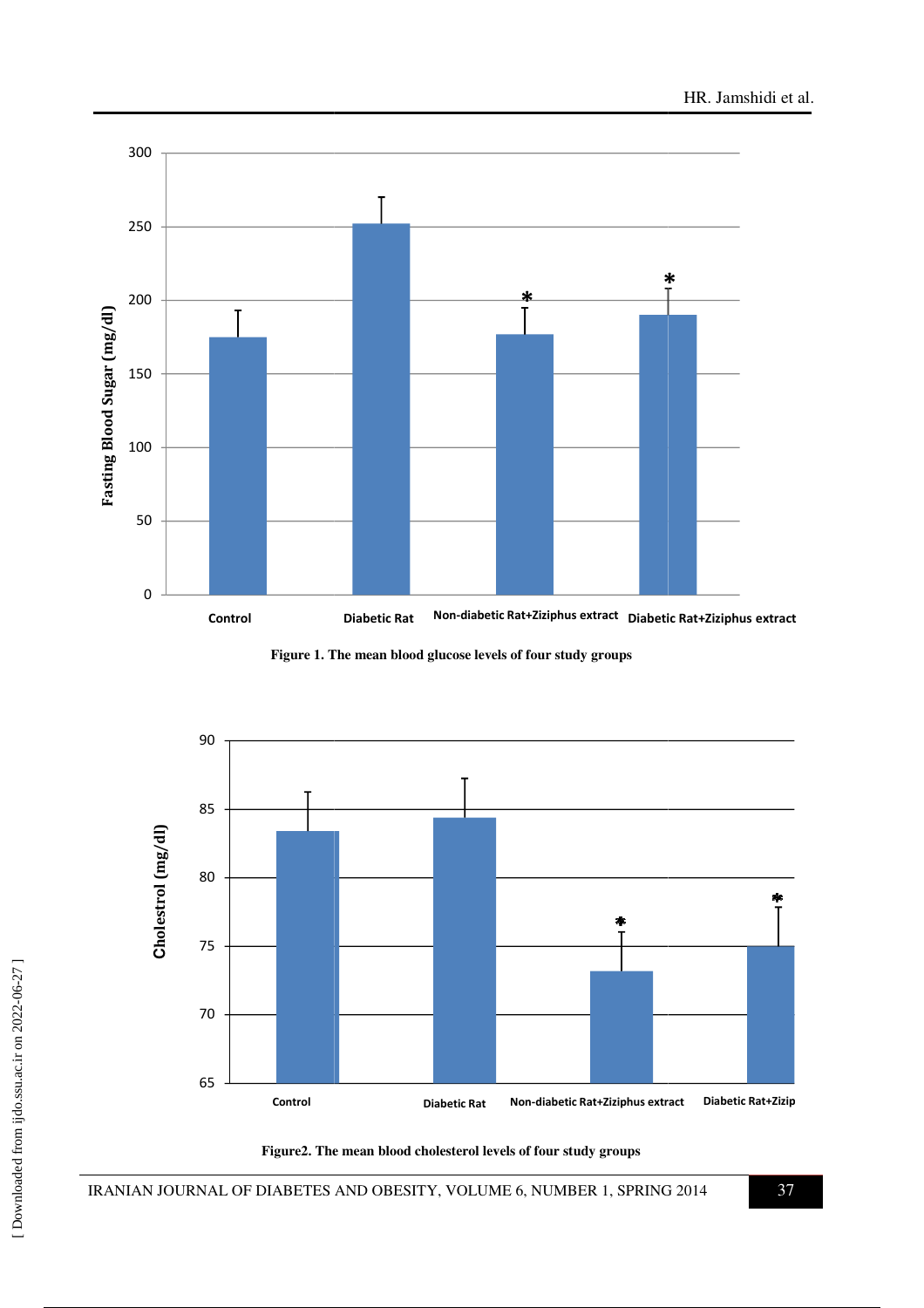

**Figure 3. The mean blood High Density Lipoprotein (HDL) levels of four study groups**

is a polymer of fructose with glycosidic linkages presented in the Ziziphus species (21). Since it is water-soluble and can't be hydrolyzed by human digestive enzymes, it behaves like a soluble fiber and possesses a hypolipidemic effect (22). Soluble fibers are non-digestible carbohydrates, which are fermented in the colon by resident anaerobic bacteria. The mechanisms by which soluble fibers have hypolipidemic effects are still not clear, though many hypotheses have been proposed by researchers  $(23,24)$ . For example, soluble fibers may increase the viscosity of the stomach content, which can slow down the rate of gastric discharging from water, nutrients and lipids, or it can cause alterations in hormone secretions, which affect lipid metabolism. In addition, significant reductions of serum cholesterol and triglycerides have s a polymer of fructose with glycosidic<br>inkages presented in the Ziziphus species<br>21). Since it is water-soluble and can't be<br>nydrolyzed by human digestive enzymes, it<br>behaves like a soluble fiber and possesses a<br>nypolipid fructose with glycosidic been reported in rats fed with insulin<br>in the Ziziphus species soluble fibers (24,26).<br>atter-soluble and can't be This study showed that rat treatmen<br>ann digestive enzymes, it alcoholic extract of

soluble fibers (24,26). been reported in rats fed with insulin (25) or

This study showed that rat treatment with alcoholic extract of Ziziphus Jujuba for 14 days decreased level of glucose that may be because of secreting of insulin or increasing insulin receptor sensitivity.

Also, animals treated with the extract of Ziziphus showed significant reduction of cholesterol level which can be related to its effect on cholesterol synthesis. Increased HDL level during treatment with Zizip Ziziphus extraction may be related to the effect of extracts on enzymes which interfere with cholesterol biosynthesis resulted to increased HDL level.

Transaminases are an important class of enzymes which link carbohydrates and amino acid metabolism, and these enzymes have a relationship with the intermediates of the tricarboxylic acid *(*TCA) cycle (29).

 [\[ Downloaded from ijdo.ssu.ac.ir on 2022-](http://ijdo.ssu.ac.ir/article-1-182-en.html)06-27 ]

Downloaded from ijdo.ssu.ac.ir on 2022-06-27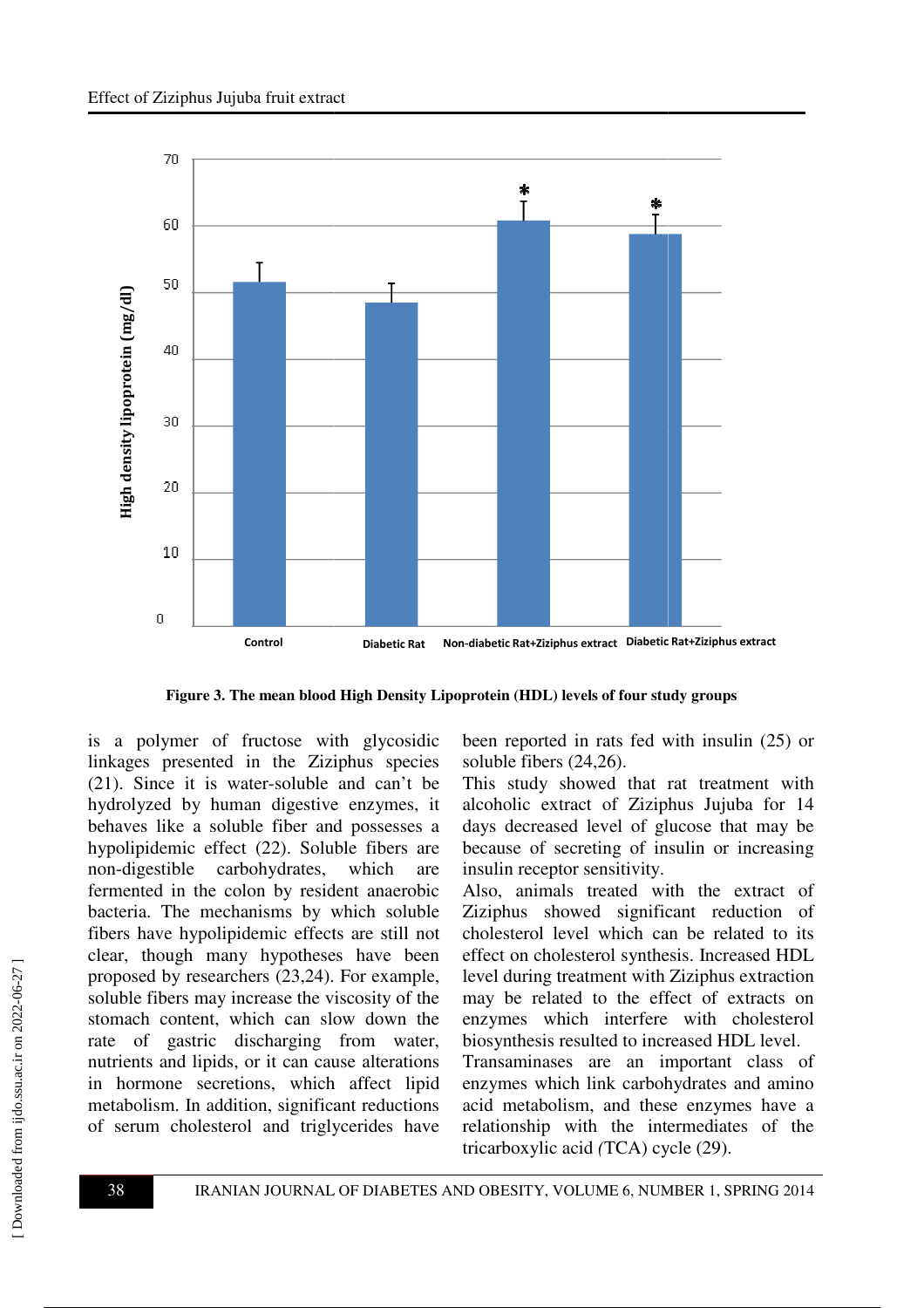During extract treatment, there was no significant change in the activation of these enzymes and the extracts had no toxicity for mammalian systems.

# **References**

- 1. Saravanan G, Pari L, Venkateswaran S. Effect of cogent db, a herbal drug, on plasma insulin and hepatic enzymes of glucose metabolism in experimental diabetes. Diabetes Obes Metab 2002;4:394.
- 2. Petlevski R, Hadzˇija M, Slijepcevic M, Jureti D. Effect of 'antidiabetis' herbal preparation on serum glucose and fructosaminen NOD mice. J Ethnopharmacol 2001;75:181-4.
- 3. Barnes P, Powell-Griner E, McFann K, Nahin R. Complementary and alternative medicine use among adults. Adv Data 2004;27:1-19.
- 4. Sabu M, Kuttan R. Anti-diabetic activity of medicinal plants and its relationship with their antioxidant property. J Ethnopharmacol 2002;81:155-60.
- 5. Lo H, Tu S, Lin K, Lin S. The anti-hyperglycemic activity of the fruiting body of Cordyceps in diabetic rats induced by nicotinamide and streptozotocin. Life Sci 2004;74:2897-908.
- 6. Steiner R. Folk medicine: the art and the science. American Chemical Society, Washington DC 1986.
- 7. Abdel-Zaher A, Salim S, Assaf M, Abdel-Hady R. Antidiabetic activity and toxicity of Zizyphus spina-christi leaves. J Ethnopharmacol 2005;101:129-38.
- 8. Scartezzini P, Speroni E. Review on some plants of Indian traditional medicine with antioxidant activity. J Ethnopharmacol 2000;71:23–43.
- 9. Han B, Park M, Han Y. Cyclic peptide and peptide alkaloids from seeds of Zizyphus vulgaris. Phytochemistry 1990;29:3315-9.
- 10. Han B, Park M. Alkaloids are the sedative principles of the seeds of Zizyphus vulgaris var. spinosus. Arch Pharm Res 1987;10:203-7.
- 11. Ali S, Hamed M. Effect of Ailanthus altissima and Zizyphus spina-christi on Bilharzial infestation in mice: histological and histopathological studies. J Appl Sciences 2006;6:1437-46.
- 12. Glombitza K, Mahran G, Mirhom Y, Michel K, Motawi T. Hypoglycemic and antihyperglycemic effects of Zizyphus spinachristi in rats. Planta Med 1994;60:244.
- 13. Adzu B, Amos S, Dzarma S, Wambebe C, Gamaniel K. Effect of Zizyphus spina-christi wild aqueous extract on the central nervous system in mice. J Ethnopharmacol 2002;79:13-6.

#### **Acknowledgments**

We would like to thank to Medicinal Plants research center staffs specially the head of center, Dr Alireza Vahidi. This study received a grant from the Yazd University of Medical Sciences.

- 14. Kavalal G, Tuncel H, Goksel S, Hatemi H. Hypoglycemic activity of Urtica pilulifera in streptozotocin-diabetic rats. J Ethnopharmacol 2003;84:241-5.
- 15. Vetrichelvan T, Jegadeesan M. Anti-diabetic activity of alcoholic extract of Aerva lanata (L.) Juss. ex Schultes in rats. J Ethnopharmacol 2002;80:103-7
- 16. Raju J, Gupta D, Rao A, Yadava P, Baquer N. Trigonella foenum graecum (fenugreek) seed powder improves glucosehomeostasis in alloxan diabetic rat tissues by reversing the altered glycolytic, gluconeogenic and lipogenic enzymes. Mol Cell Biochem 2001;224:45-51.
- 17. Joy K, Kuttan R (1999) Anti-diabetic activity of Picrorrhiza kurroa extract. J Ethnopharmacol 67:143–148
- 18. Al-Habori M, Raman A. Antidiabetic and hypocholesterolaemic effects of fenugreek. Phytother Res 1998;12:22-35.
- 19. Madar Z, Nir M, Trostler N, Norenberg C. Effects of cottonseed dietary fiber on metabolic parameters in diabetic rats and non-insulin-dependent diabetic humans. J Nutr 1998;118:1143.
- 20. Bhandari U, Sharma J, Zafar R. The protective action of ethanolic ginger (Zingiber officinale) extract in cholesterol fed rabbits. J Ethnopharmacol 1998;61:167-71.
- 21. Xue M, Zhang L, Wang Q, Zhang J, Bai F. Metschnikowia sinensis sp. nov., Metschnikowia zizyphicola sp. nov. and Metschnikowia shanxiensis sp. nov., novel yeast species from jujube fruit. Int J Syst Evol Microbiol 2006;56:2245-7.
- 22. Lairon D (1996) Dietary fibres: effects on lipid metabolism and mechanisms of action. European J clin nutr 1996;50:125-33.
- 23. Arjmandi B, Ahn J, Nathani S, Reeves R. Dietary soluble fiber and cholesterol affect serum cholesterol concentration, hepatic portal venous short-chain fatty acid concentrations and fecal sterol excretion in rats. J Nutr 1992;122:246.
- 24. Pushparaj P, Low H, Manikandan J, Tan B, Tan C. Antidiabetic effects of Cichorium intybus in streptozotocin-induced diabetic rats. J Ethnopharmacol 2007;111:430-4.